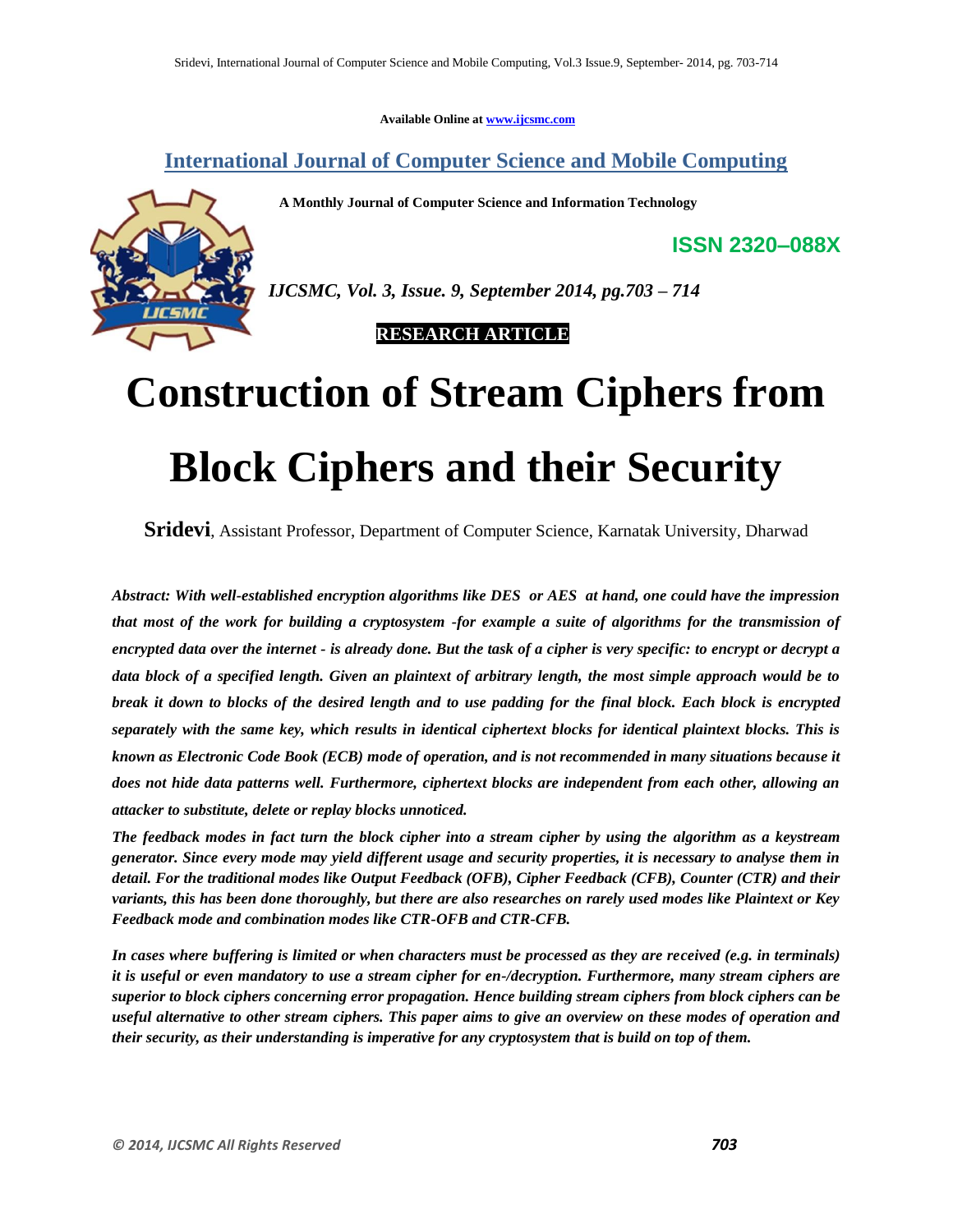## **1. Introduction**

A stream cipher is defined as an algorithm for encryption and decryption of individual plaintext digits (e.g single bits or bytes), as opposed to block ciphers that encrypt blocks of a fixed bit length. Usually they employ a symmetric key for generating a pseudo random cipher bit stream (key stream), which then is combined with the plaintext, typically using an XOR-operation. Therefore basic stream ciphers provide only confidentiality without integrity protection. In the case of messages with a high amount of redundancy (like in natural language or in many data formats), error propagation may be sufficient to detect modifications to the message, but in general an additional cryptographic operation is needed to guarantee the integrity of a message.

Stream ciphers are especially important where data must be processed in real time or where data comes in quantities of unknown length and padding or buffering must be avoided. The distinction between block and stream ciphers is not always clear, as block ciphers provide stream cipher properties in certain modes of operation, e.g. cipher feedback (CFB) mode, output feedback (OFB) mode and counter (CTR) mode. Furthermore a block cipher could be understood as a stream cipher with large characters, e.g. 64 bit instead of one bit or byte. Stream ciphers tend to be faster and easier to implement in hardware than block ciphers are. Even stream ciphers build from block ciphers can often be implemented more efficient than the block cipher on its own, because the block cipher decryption is not needed in most cases.

Stream ciphers are related to the one-time pad (OTP) that uses a key of the same length as the plaintext and has been proven to be theoretically secure. Stream ciphers deduce a key stream (endless and never repeating in the ideal case, but at least with a period that is much longer than the number of encrypted bits) from a shorter key to overcome the disadvantage of requiring such a long key. The output of the keystream generator at a specific time is determined by an internal state. Both state and key must be impossible to recover by looking at the key stream, moreover it should be indistinguishable from random noise. From a theoretical point of view, analysing the security of a stream cipher can be narrowed down completely to the analysis of the pseudo randomness of the key stream.

Stream ciphers can be synchronous (also called key auto-key, KAK) or asynchronous (also called ciphertext autokey, CTAK).

In synchronous ciphers, the keystream is independent from plaintext and ciphertext, and therefore can be precomputed and will be unaffected by transmission errors. Bitflips in ciphertext affect only a single bit in the corresponding plaintext, which can be useful if the transmission error rate is high; besides, this property allows many error correcting codes to function normally even when applied before encryption. Measures need to be taken to allow sender and receiver to regain synchronisation after insertion or deletion of bits caused by transmission errors or an active attacker, for example utilisation of markers in the ciphertext at regular intervals, or by systematically trying offsets until messages decrypt correctly again. It is important to regain synchronisation without using part of the keystream twice.

By contrast, asynchronous stream ciphers are self-synchronizing, because they use n ciphertext characters to generate the keystream. Accordingly sender and receiver will be automatically synchronised after n ciphertext characters, and bit error propagation is limited to n plaintext characters. Since each character affects the entire following ciphertext, the statistical properties of the plaintext (e.g. frequency of letters in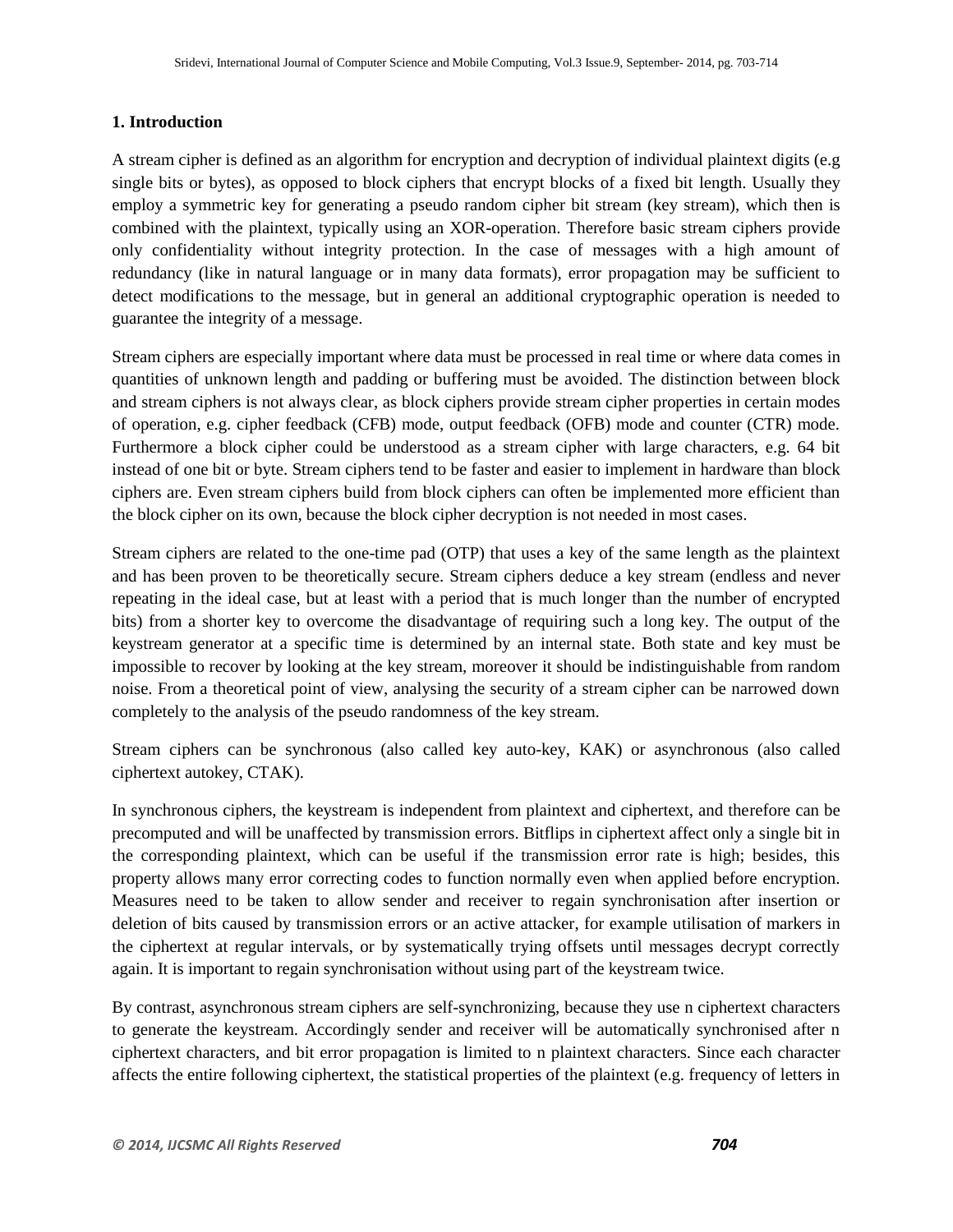natural language) are disseminated through the ciphertext. Hence, asynchronous stream ciphers may be more resistant against attacks based on plaintext redundancy.

Most ciphers need an initialization vector (IV) that must be known to each involved party, for example as a replacement for a feedback value in the first round. In most cases an IV needs not to be secret, but may be subject to other requirements, such as unpredictability. One method to generate unpredictable IV avoiding pseudo random number generators would be to generate a unique nonce (which may be a counter) and to encrypt it under the same key that is used for the encryption of the plaintext.

# **2. Attacks**

There are several attacks models for cryptanalysis, which can be applied to stream ciphers as well as block ciphers in stream cipher mode of operations. An attacker is assumed to have knowledge or control of plaintext or ciphertext and tries to deduce information about the key or plaintext. Other attacks aim to modify or replay messages without knowledge of the key.

# **2.1 Ciphertext-only attack**

In general, ciphertext only attacks belong to the hardest attacks for cryptanalyst, since they have no other information that the ciphertext. However, using a stream cipher key more than once together with the same initial state causes an identical keystream to be applied to different plaintexts. An attacker who applies the XOR operation to the resulting ciphertexts obtains the XOR of the corresponding plaintexts, which may allow him to find out the individual plaintexts and the keystream, especially if the plaintext messages are written in a natural language or if one of the streams consists entirely of null characters. The latter can occur in scenarios where continuous data streams are used to defeat traffic analysis, for example for military communication. Another kind of a ciphertext-only attack is a bruteforce attack, where the attacker simply tries all possible keys.

## **2.2 Known-plaintext attack**

In many cases, the attacker knows part of the plaintext and the corresponding ciphertext, because of known structures like file headers that are encrypted together with the unknown parts of the plaintext. In the case of stream ciphers, the XOR operation of plaintext and ciphertext discloses the keystream to an attacker. If the same keystream is reused, an attacker is able to decrypt the unknown plaintext. Apart from that, he may be able to gain information about further parts of the keystream, if the keystream generator has weaknesses.

## **2.3 Insertion attack**

Another example for an attack that exploits a reused keystream would be an insertion attack on an synchronous cipher. An attacker who knows a ciphertext and has the capability to make the sender encrypt the same plaintext with the same keystream again, but with one inserted bit *p'* that is known to the attacker, can decrypt the whole plaintext after the inserted bit. The keystream bit at position *i* after the insertion can be computed as

 $k_i = c_i \oplus p_{i-1}$ and the keystream bit at the position of the inserted bit is  $k_0 = c_0 \oplus p'$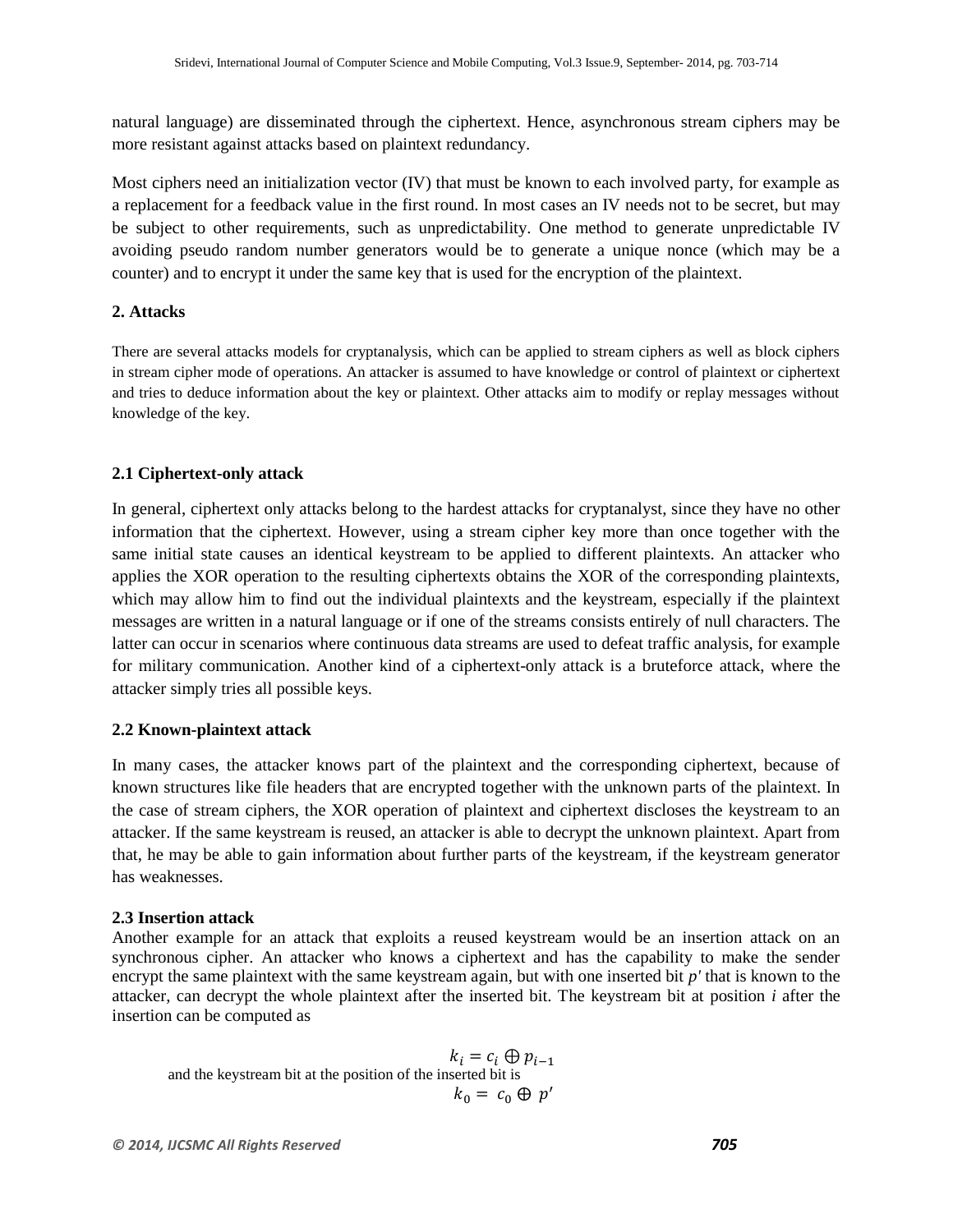## **2.4 Replay attack**

As the keystream depends solely on the previous ciphertext bits in asynchronous ciphers, it is possible to perform replay attacks. After the first *n* replayed bits the receiver is synchronised to the attacker and can decrypt the old ciphertext without noticing that it is not fresh.

#### **2.5 Substitution attack**

An attacker can change the ciphertext in a way that may result in predictable changes in the plaintext. The ciphertext  $C_i$  is the XOR of plaintext  $p_i$  and keystream  $k_i$ . Consequently an attacker can construct some  $x_i$  and XOR it with C<sub>i</sub>, which results in  $enc_{k_i}(p_i) \oplus x_i = p_i \oplus k_i \oplus x_i = enc_{k_i}(p_i \oplus x_i)$ 

#### **3. Cipher Feedback Mode**

In CFB, a block cipher is used to build a self-synchronizing stream cipher that provides confidentiality. It utilises a character size  $r < n$ , where n is the block size of the block cipher. For r-bit-CFB encryption, r bit of the ciphertext of the previous cycle are fed back as input for block cipher encryption through an n-bit shift register. The plaintext is XORed with r bits of the block cipher output, while the remaining n-r bits are discarded. Decryption works similar; note that for both encryption and decryption, the block cipher is used in encryption mode .

For the first input block, CFB mode requires an IV, which does not need to be secret, but must be unpredictable. From the second input block on, the input block Ii is the concatenation of the r-bit leftshifted previous input block and the previous ciphertext. The output block is the block cipher encryption of the input block, and the ciphertext is computed as XOR of Plaintext Pi and the r most significant output block bits. For decryption, the ciphertext is XORed with the output block again to cancel out the keystream and produce the original plaintext.

$$
I_i = LSB_{n-r}(I_{i-1}) | c_{i-1} (I_1 = IV)
$$
  
\n
$$
0_i = \text{enc}_k (I_i)
$$
  
\n
$$
C_i = P_i \bigoplus MSB_r (O_i)
$$
  
\n
$$
P_i = C_i \bigoplus MSB_r (O_i)
$$

As each input block depends on the previous ciphertext, CFB encryption cannot be parallelised, except when interleaving is used. It is possible to perform CFB decryption in parallel if the input blocks are assembled first (in series) from the ciphertext and the IV.

CFB mode discards  $n - r$  bits of each block cipher encryption, thereby decreasing throughput by a factor n-r compared to ECB or CBC mode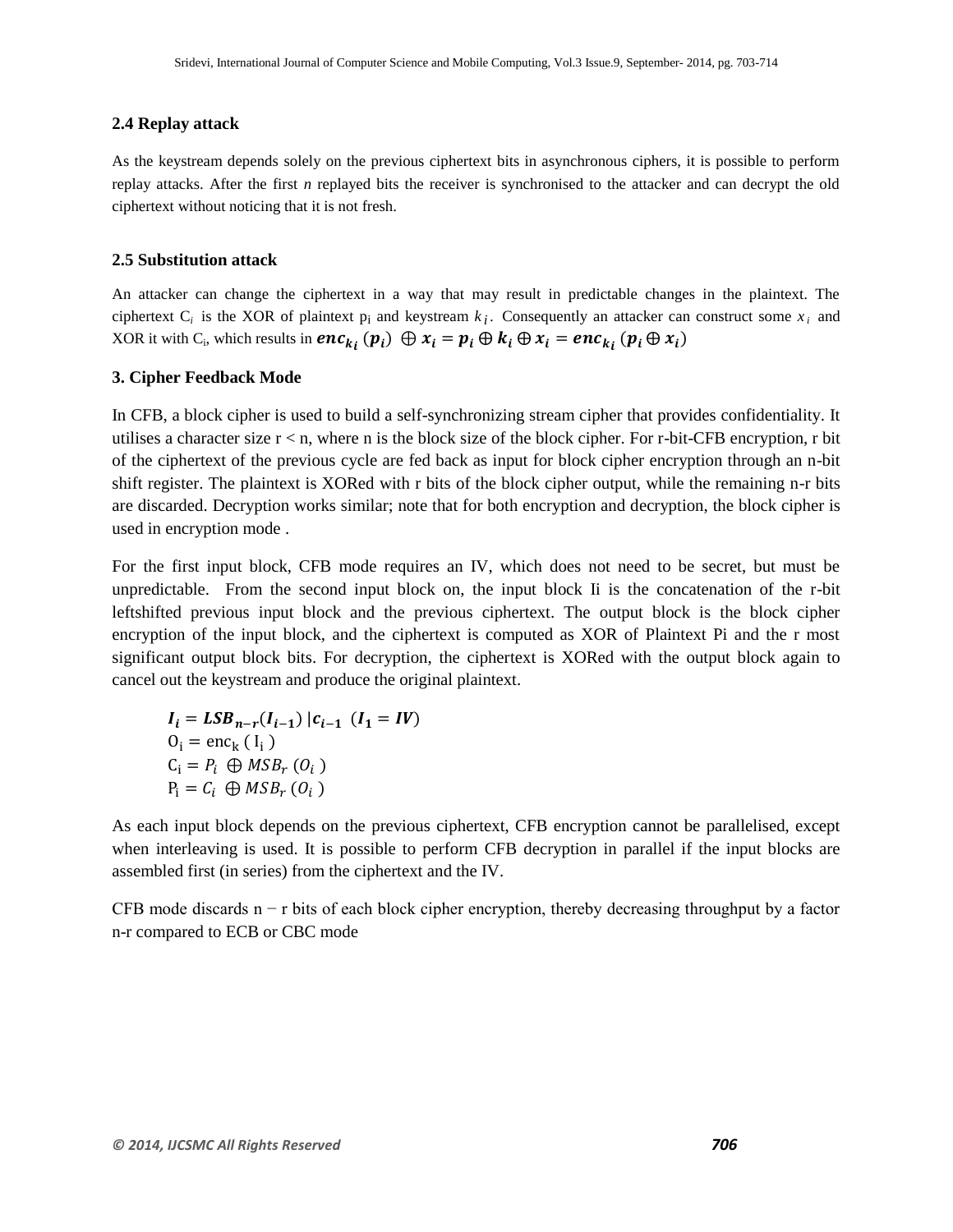

Fig 1: Cipher Feedback mode

# **3.1 Security aspects**

One approach to improve the efficiency of CFB mode with a small symbol size (e.g. 1-bit-CFB) could be to reduce the number of rounds of the underlying block cipher. Preneel et al. demonstrate in [PNB94] that reducing the round size of DES in CFB mode allows an attacker to gain knowledge of several key bits via differential or linear attacks.

- Standard DES has 16 rounds (denoted by *N* in the following), a key size of 56, a block length of 64, and uses S-Boxes for diffusion of the effect of the key bits. In DES with less than 5 rounds, due to the selection of the leftmost bits in *r* -bit-CFB with *r* less than 64, the number of key bits that influence the ciphertext can be considerably lower than 56. This is not only caused by the S-Boxes, but also by the initial (IP) and final (IP−1) permutation in DES, that normally has no cryptographic meaning and was probably introduced to facilitate hardware implementation.
- Chaum and Evertse presented a meet in the middle attack on DES with a reduced number of rounds in [CE85] that is faster than exhaustive search for  $N < 6$ . Preneel et al. show that this attack is significantly harder for *r* -bit-CFB with *r* less than 64.
- As only a part of the output is known in the CFB mode, the conventional differential attack on DES fails, but the authors propose an extended differential attack that discloses part of the key to an attacker. The exact number of disclosed bits varies for different *N* and *r*, e.g. 3 bit for  $r = 8$  and 6 bit for  $r = 16$  for  $N = 4$  rounds. Again, this attack is influenced by the final permutation: without IP−1 only information on the output of S-boxes of the last round would be available and the attack would fail.
- The linear attack discovered by Mitsuru Matsui in 1993 using known plaintexts can be applied to CFB without much modifications and reveals 7 bits of the key for DES with 8 rounds.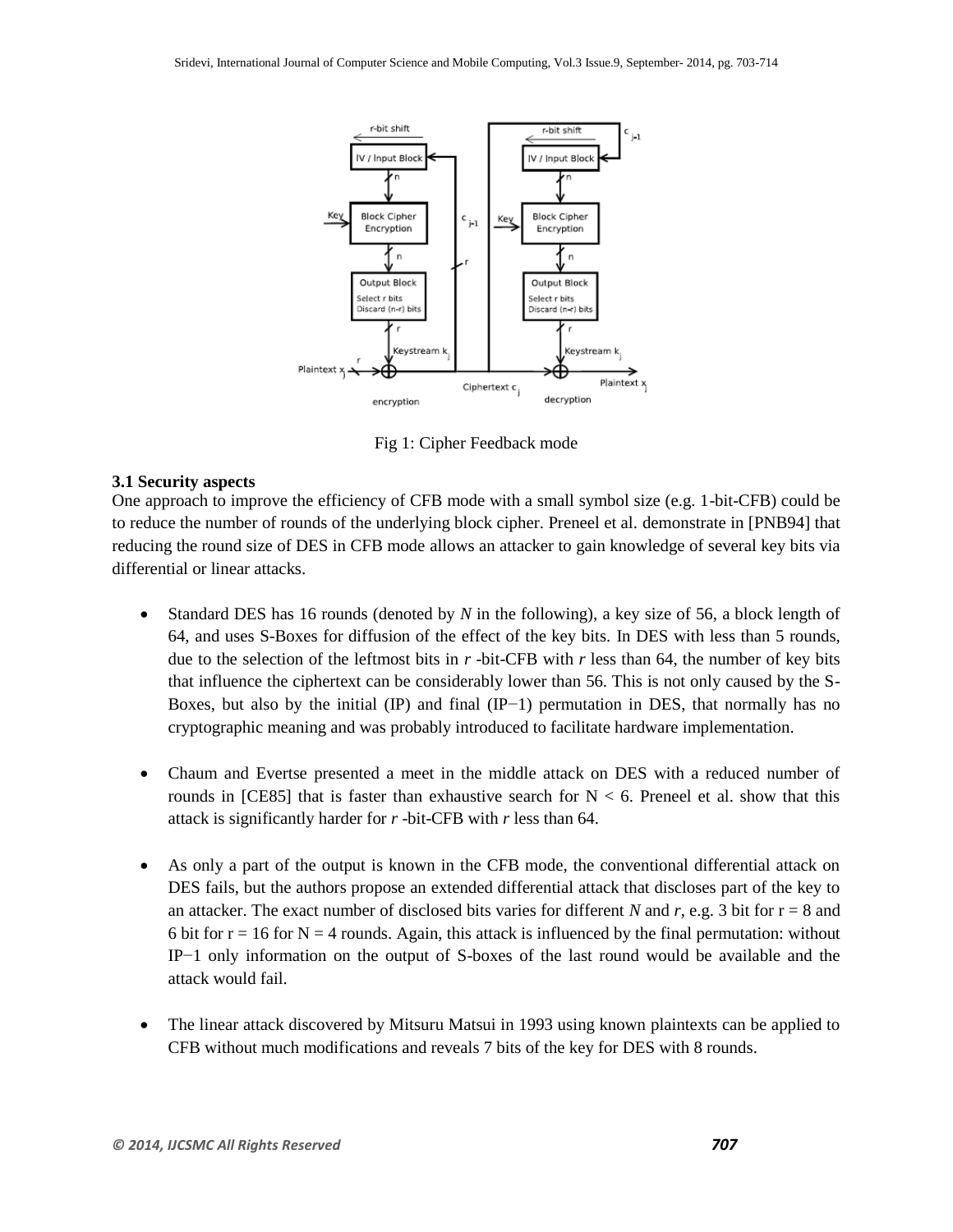Moreover the authors state that the most powerful attack on CFB mode is a chosen ciphertext attack. For r-bit CFB, known and chosen plaintext attacks are equivalent as in both cases the attacker has no control over the input of the block cipher; however, a chosen ciphertext attack on CFB corresponds to a chosen plaintext attack in ECB mode, because the ciphertext is fed back into the block cipher. Nevertheless, a chosen ciphertext attack on CFB is harder, because the cryptanalyst can observe only r bits of the block cipher output.

# **4. OUTPUT Feedback Mode**

OFB is a confidentiality mode that is build very similar to CFB, but differs in properties like error propagation. The reason is a different feedback structure: As the name implies, OFB uses the previous output of the block cipher instead of the previous ciphertext. That makes the ciphertext independent of plaintext and ciphertext, and therefore identifies OFB as a synchronous stream cipher.



Figure 2 : Output feedback mode

$$
I_i = O_{i-1} (I_1 = IV)
$$
  
\n
$$
O_i = enc_k (I_i)
$$
  
\n
$$
C_i = P_i \oplus O_i
$$

$$
P_i = C_i \oplus O_i
$$

In the first cycle, an IV is encrypted by the block cipher and the resulting output block is XORed with the plaintext to produce the ciphertext. For the subsequent cycles, the IV is replaced by the previous output block. For an incomplete final block the remaining bits are discarded. As OFB is a synchronous stream cipher, keystream generation is exactly the same for encryption and decryption and can be pre-computed prior to the availability of the plaintext or ciphertext data if the IV is known. Multiple cycles cannot be performed in parallel, because each block cipher encryption requires the previous block cipher output as input. Interestingly it is possible to obtain an OFB mode keystream by using CBC mode with a constant string of zeroes as input. Like in CFB, OFB requires a unique IV for every message, because the confidentiality of a message may be compromised if a combination of a previously used key and IV is reused. Encrypting identical plaintexts with different IVs results in different ciphertexts.

In contrast to CFB, single bit errors in the plaintext complement only the corresponding bits in the ciphertext and do not affect further blocks. This property, together with the possibility to make OFB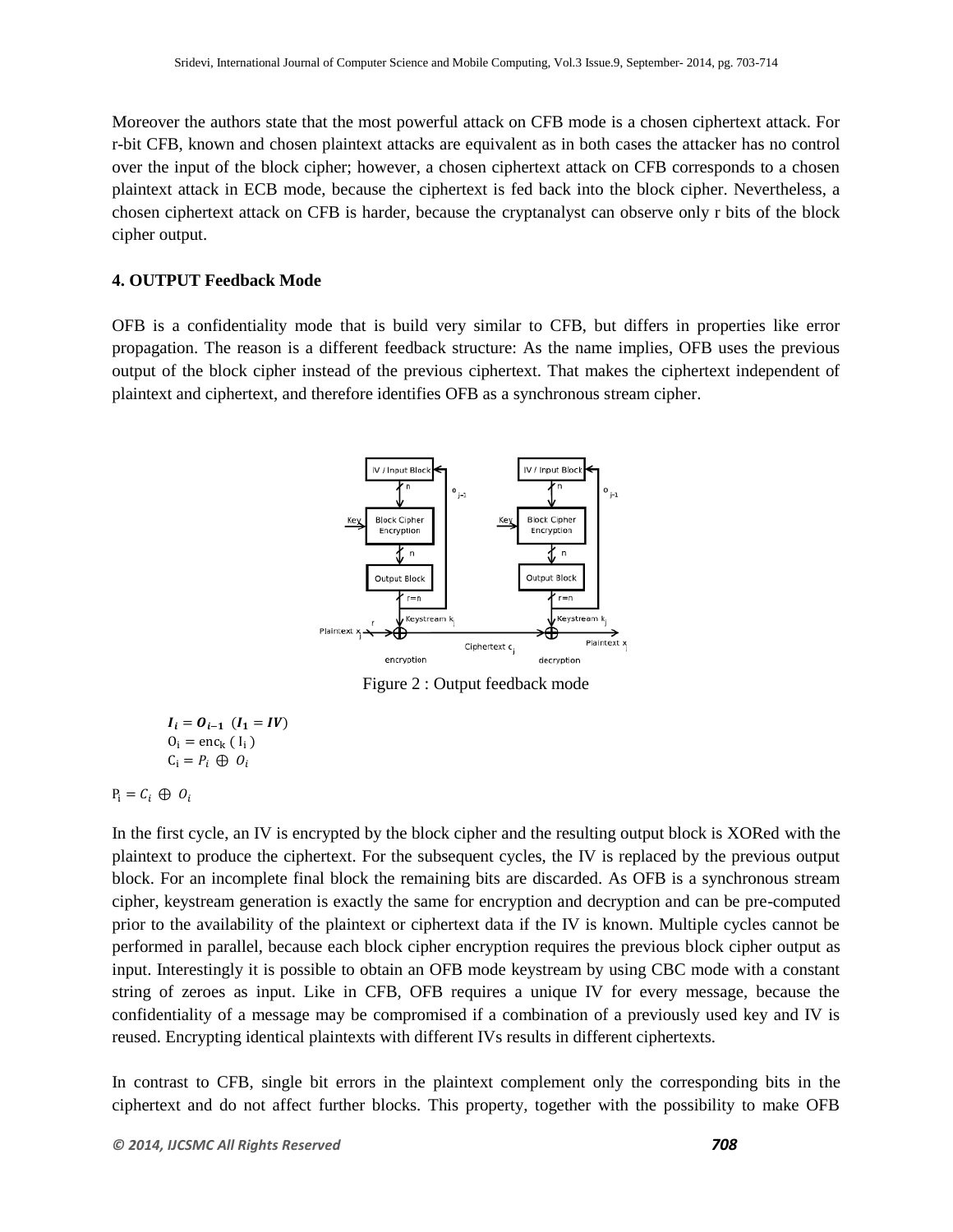operate at very high speeds makes OFB particularly well suited for the encryption of data streams like voice and video, especially on noisy channels where error propagation could easily render encrypted transmission nearly impossible.

OFB requires both parties to be synchronous, therefore loss or insertion of bits destroys the alignment until explicit re-synchronization is enforced. Jueneman [Jue82] names multiple solutions for this problem, sending synchronisation signals at predetermined intervals being the most prominent.

CBC mode and OFB with full feedback both operate on the same block size, for example 64 bit for DES. Still, OFB is considered to be a stream cipher mode of operation, while CBC is considered to be a block cipher. It is possible to understand CBC as a stream cipher with very large character size, but unlike OFB, CBC always has to wait for completion of a whole block before it can be applied. However, for OFB the keystream - although composed of blocks of the same size as in CBC - can be used for single bits without the need for a plaintext buffer.

#### **4.2 Security aspects**

The security of stream ciphers depends on the unpredictability of the keystream. In the case of OFB with DES (which operates on blocks of 64 bit) the keystream generator is a finite state machine with  $2^{64}$  states, hence it must repeat after  $2^{64}$  states or less.

In OFB with full feedback (as shown in fig. 2), the keystream is generated by the repeated application of the block cipher encryption, which is effectively a random choice among all  $2^{64}$ ! permutations. The actual randomness of the keystream is in fact less important than the cycle size; and as the encryption function has an unique inverse, namely decryption, for each key all states out of the possible  $2^{64}$  states must be member of one single disjoint cycle. The resulting average cycle length of approximately  $2^{63}$  to be "large enough for all practical purposes", as it is very near to the obtainable maximum. Smaller cycles are possible but improbable; for example the probability of cycles of  $10^6$  states or less is  $2^{-44}$ .

If OFB is used with feedback limited to  $r < n$  bits (where *n* is the block size of the block cipher), the rightmost n − r bits are discarded and the remaining bits become the next keystream bits and also get placed into the shift register that serves as input block for r-bit-OFB. In this case, a mathematical model of the keystream generator is necessary to estimate the average cycle length, but the requisite assumptions would have been difficult to justify on their own. Therefore Davies and Parkin carried out an experiment that reduced DES to a randomly chosen permutation of 256 states of an 8 bit register. For each value of *r*, they performed a test with 10000 permutations and calculated the cycle length distribution.

The experiment confirmed their theoretical results, showing that OFB with any other value than  $r = 64$  is of greatly inferior security, since the average cycle length is reduced by a factor of  $2^{32}$  or more. Davies and Parkin propose that  $r = n$  should be the only recognised OFB mode, as opposed to the specification in [FIP80]. There is no advantage in using OFB with other values; furthermore, *r* -bit-OFB decreases throughput as per CFB mode.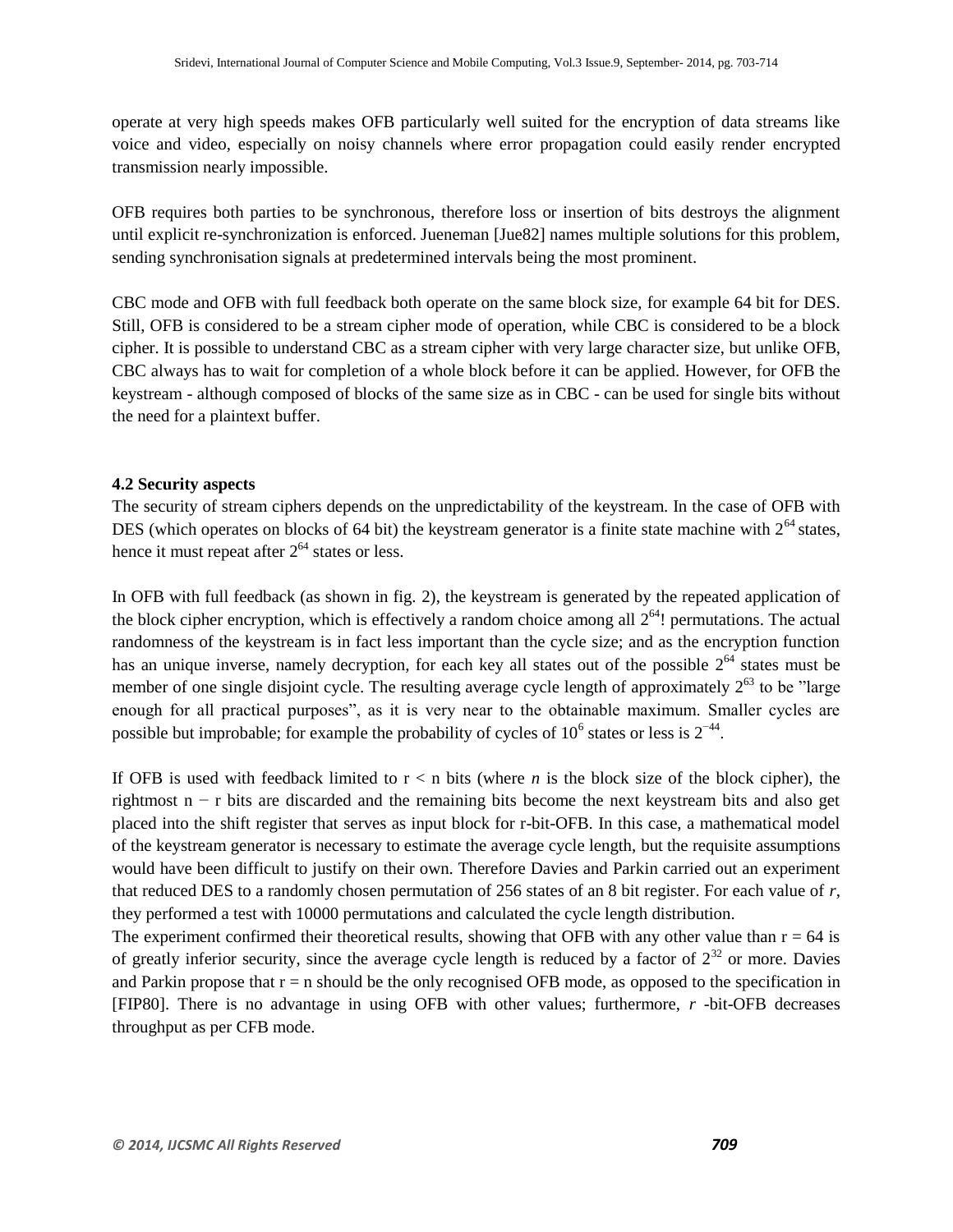#### **4.3 Error detection and integrity protection**

As OFB is a synchronous stream cipher, changes to individual bits in the ciphertext do not affect the encryption of other parts of the ciphertext. This lack of error propagation is regarded as a disadvantage in some cases, since it allows an adversary to make predictable changes to the deciphered plaintext and"thus hampers development of mechanisms that detect message-stream modification attacks. Error detection codes may be sufficient to realize integrity protection in modes like CFB or CBC which both have a large error propagation, but are not adequate for synchronous stream ciphers. The OFB mode is not suitable as a basis for communication security for most applications", regardless of the purpose of OFB that is only confidentiality. The usage of message segment numbers and a checksum or hash function to protect messages against modification, but points out that the Modification Detection Code (MDC) proposed in the then-current drafts of the Federal Standard 1025 and 1026 are an example for a failed protection. He suggests using a message authentication code (MAC) for maximum security and shows that it is necessary to compute MAC and encryption with two separate encryption operations and different keys or at least different IVs. To avoid this effort, he introduces a quadratic residue checksum that involves the value of every bit of a message as well as its position and includes a secret, random seed. However, in many cases relevant to OFB, the type of traffic and the physical characteristics of the transmission medium may already provide an adequate integrity protection.

# **5. Counter Mode**

CTR mode is a confidentiality mode similar to OFB mode that features a random access property, since it utilises a counter instead of the previous ciphertext or output block for updating the block cipher input block. It is not necessary to use a literal counter: any sequence that deterministically generates unique values for a long period starting from an appropriate initial value can be used, for example a Pseudo Random Number Generator (PRNG). As using identical counter values twice with the same key on different messages compromises the confidentiality of the corresponding plaintext blocks, the counter blocks must be unique, i.e. the incrementing function should have a big cycle length. CTR mode needs an IV that is for example XORed with the counter as shown in figure 3 or used as a part of the initial counter value. The result is referred to as *ctr* and is used as input block for the block cipher.

 $ctr = Counter_i \oplus IV$  (example)  $0_i = \text{enc}_{k}$  ( ctr )  $C_i = P_i \oplus O_i$  $P_i = C_i \oplus O_i$ 

CTR mode is fully parallelizable since it does not use feedback, thus allowing the use of aggressive pipelining, multiple instruction dispatch per clock cycle and other architectural features that enhance the performance. Pre-computation of the keystream prior to the availability of the plaintext or ciphertext can be used to further increase speed. To allow encryption and decryption to be done out of order, each block must be tagged with an index to obtain the needed counter value.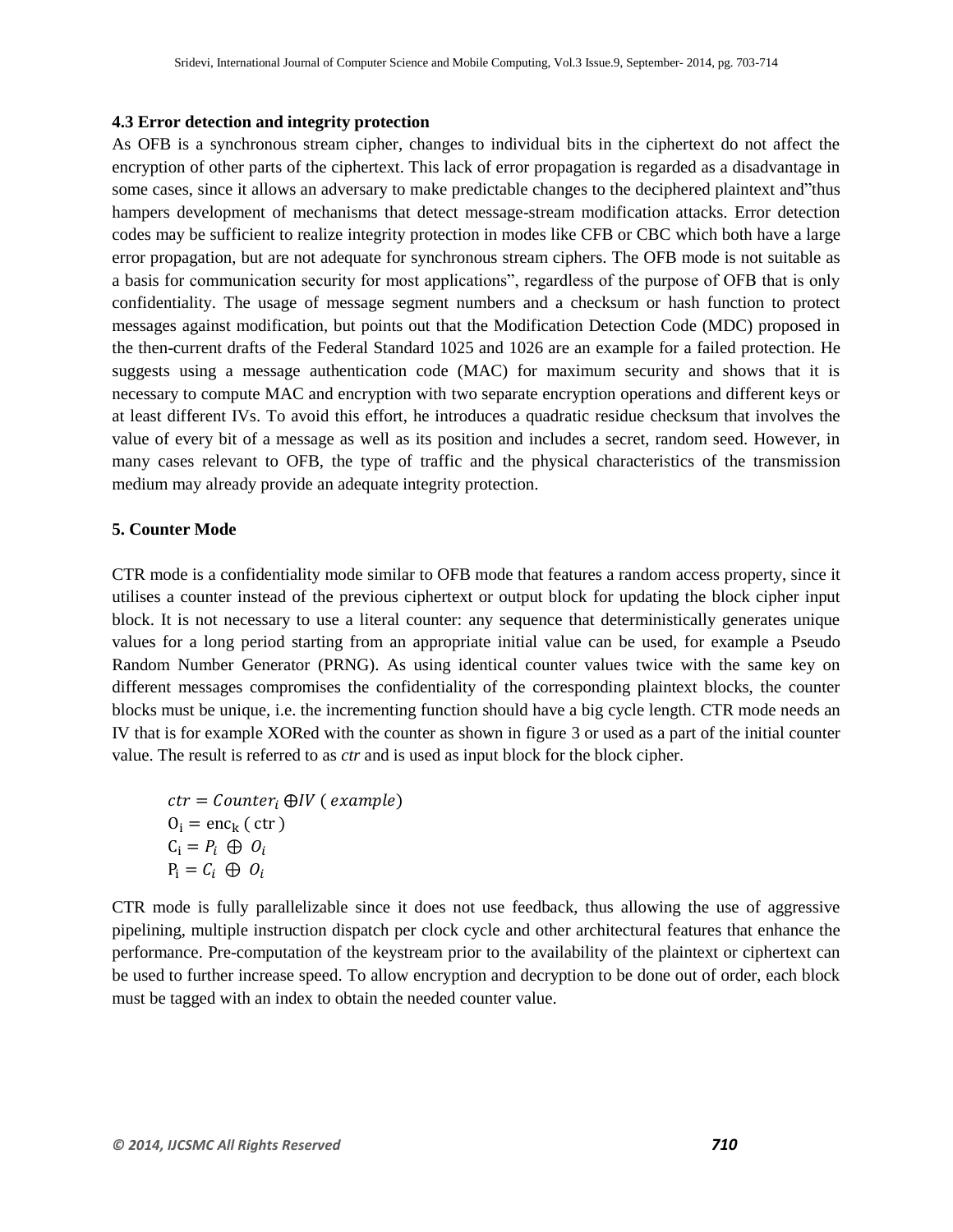

Figure 3 : Counter Mode

Error properties for CTR mode are identical to those of OFB mode, since both are synchronous stream ciphers. Variations of CTR mode include the so called Dual Counter Mode (DCM) proposed by Boyle and Salter in for high-speed encryption of IP-packages. It is described as a hybrid of ECB mode and CTR mode and was designed to cope with out-of-order packages and to allow a simple integrity check.

# **5.2 Security aspects**

The usage of a deterministic counter as input for the block cipher encryption has Jueneman's statement written in 1982, three years after the counter mode has been proposed by Diffie and Hellman and nearly 20 years before it was finally accepted by NIST3, is a typical example for critique on CTR mode: "But the author's intuitive feeling is that to deliberately expose any cryptosystem to a known systematic input would represent an unnecessary risk. This point of view is based on the experience that predictability is a common point of failure for cryptosystems, and on the assumption that an incrementing counter as block cipher input cannot create enough entropy.

# **Disk encryption in CTR mode**

Its random-access property makes counter mode a promising candidate for hard disk encryption, because it would significantly facilitate access to non-consecutive blocks. Nevertheless it is not suitable for hard disk encryption4, because an adversary may very well be able to gather different encrypted versions of the same block due to to file system or caching mechanisms or because he has access to the disk before and after a change to a block. Again, the XOR of different ciphertext versions may allow him to decipher the individual plaintexts

## **6 Key Feedback Mode**

KFB is a rarely used confidentiality mode that uses the block cipher output block to form the block cipher key of the next round. As the keystream is independent of plaintext and ciphertext, KFB turns a block cipher into a synchronous stream cipher and therefore shares most of the error properties and some other characteristic with OFB. KFB outputs *m* bits (typically m = 8) at a time and uses a constant bitstring *p* as block cipher input, a key *k* of *n* bit length, and a  $n \times m$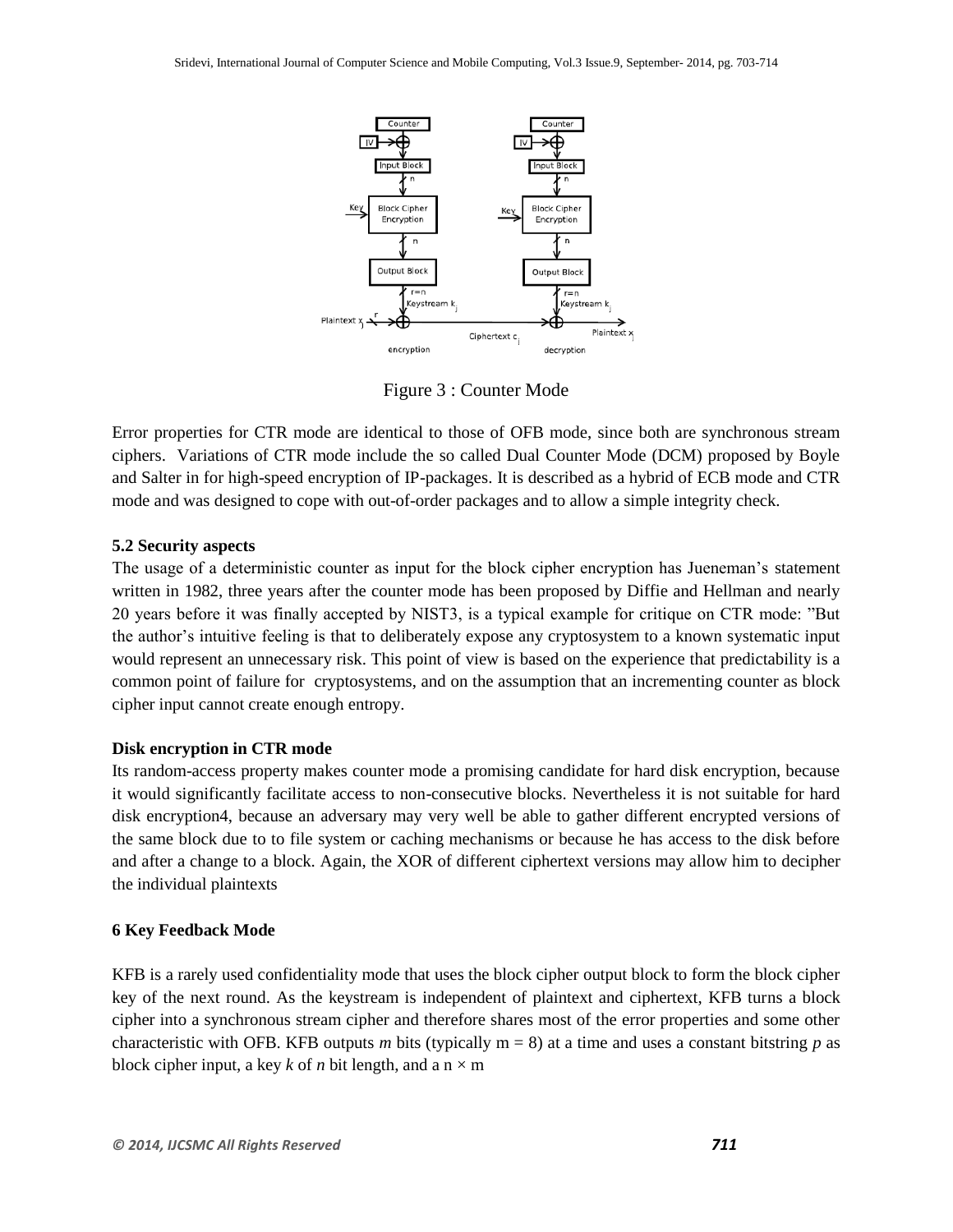matrix with non-zero rows as IV. It is possible to reduce the size of the matrix and it does not need to be secret but must be random. If the output block size of the block cipher is not equal to the key size, a function is needed to form a valid key from the output block.

$$
O_i = f(\text{enc}_{K_i} (\text{Constant}), \text{IV})
$$
  

$$
K_i = g(K_{i-1}) K_0 = k
$$
  

$$
C_i = P_i \oplus O_i
$$

 $P_i = C_i \oplus O_i$ 



Figure 4 : Key feedback mode

# **6.1 Plaintext Feedback mode**

PFB is a rarely used confidentiality mode that works similar to CFB mode, but feeds plaintext instead of ciphertext back into the block cipher. As the keystream is a function of the previous plaintext, PFB turns a block cipher into a self synchronizing stream cipher and therefore shares most of the error properties and some other characteristic with CFB.

$$
I_i = P_{i-1} (I_1 = IV)
$$
  
\n
$$
O_i = \text{enc}_k (I_i)
$$
  
\n
$$
C_i = P_i \oplus MSB_r(O_i)
$$

## $P_i = C_i \oplus MSB_r(O_i)$

Schneier mentions PFB in [Sch96], but recommends not to use it because it has no significant advantages over well-researched modes. For example, it resists known-plaintext attacks, but allows chosen-plaintext attacks, because an adversary could launch a chosen-plaintext attack choosing two identical successive plaintext blocks to cause them to be enciphered by an identical keystream.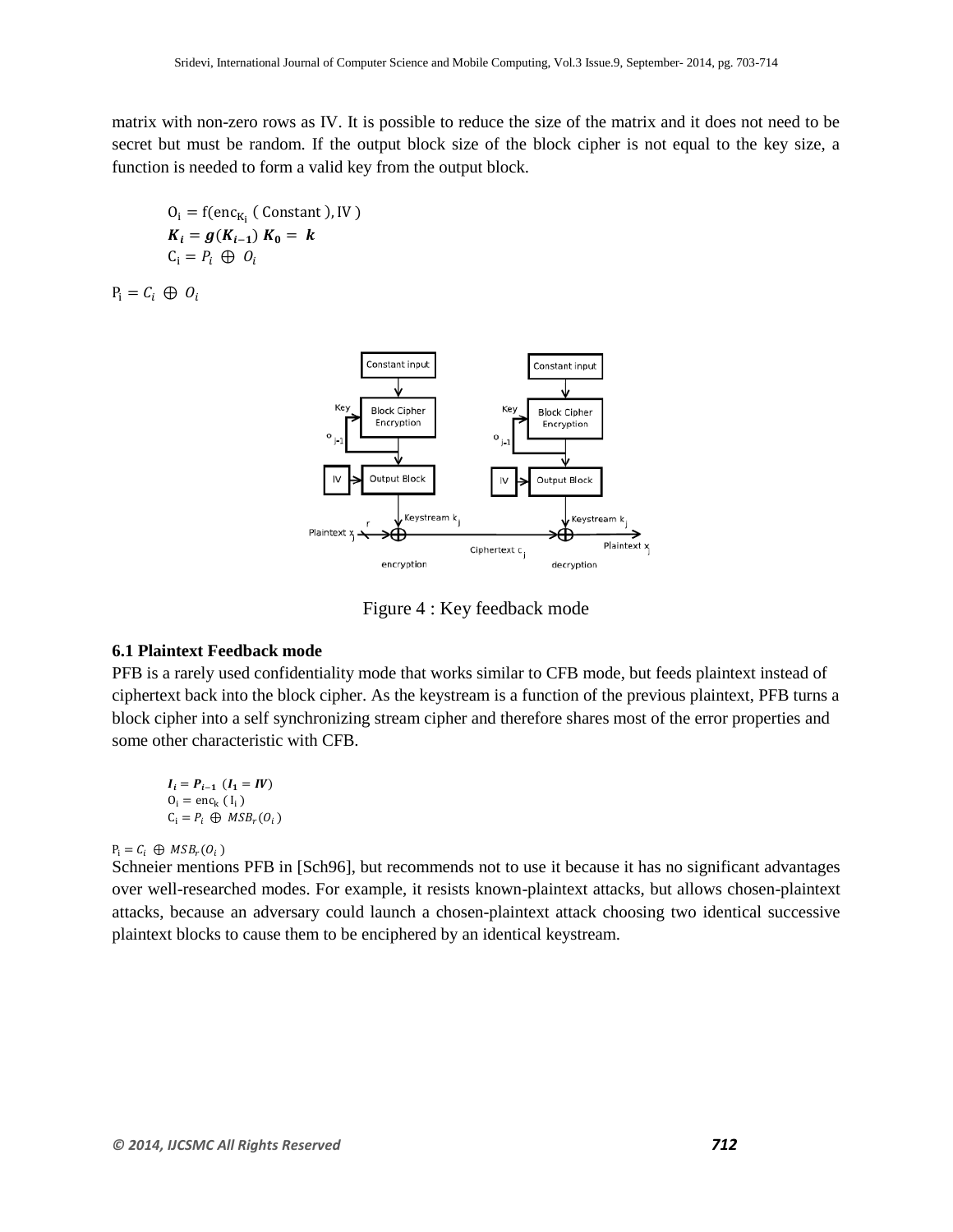

Figure 5: Plaintext Feedback Mode

## **7. Conclusion**

This paper presented the standard modes of operation along with some uncommon modes. Apart from pointing out methods of exploiting and avoiding the most common design errors, This paper introduced techniques such as the analysis of average cycle lengths and the security notions for the definition of security bounds. The categorization into synchronous and asynchronous stream ciphers proved helpful as a first estimate for the properties of a stream cipher and hence can be used as a starting point for the choice of algorithms during the development of a cryptosystem. Though it is often advisable to stick to the standard modes, the counter mode can be seen as an example for an algorithm that was skeptically received for a long time, but finally convinced most experts and made its way into the standards. For the two alternative modes examined in the last chapter this seems improbable in case of PFB mode, but cannot be ruled out in case of KFB.

#### **References**

- [1]. A. Desai, E. Jokipii, and P. Rogaway. A concrete security treatment of symmetric encryption. Pages 394-403, 1997.
- [2]. D. Chaum and J.-H. Evertse. Cryptanalysis of DES with a reduced number of rounds. 1985.
- [3]. Pompiliu Donescu, Virgil D. Gligor, and David Wagner. A note on NSA's dual counter mode of encryption. Technical report, 2001.
- [4]. D. W. Davies and G. I. P. Parkin. The average cycle size of the key stream in output feedback encipherment. In *Advances in Cryptology, Proceedings of CRYPTO 82*, pages 263-282, 1982.
- [5]. Morris Dworkin. Special publication 800-38a: Recommendation for block cipher modes of operation, December 2001.
- [6]. FIPS. DES modes of operation. Technical report, 1980.
- [7]. FIPS. Data encryption standard (DES). Technical report, 1993.
- [8]. FIPS. Advanced encryption standard (AES). Technical report, 2001.
- [9]. First Modes of Operation Workshop for Symmetric Key Block Ciphers, Baltimore, Maryland, USA. *Key feedback mode: A keystream generator with provable security,*October 2000.